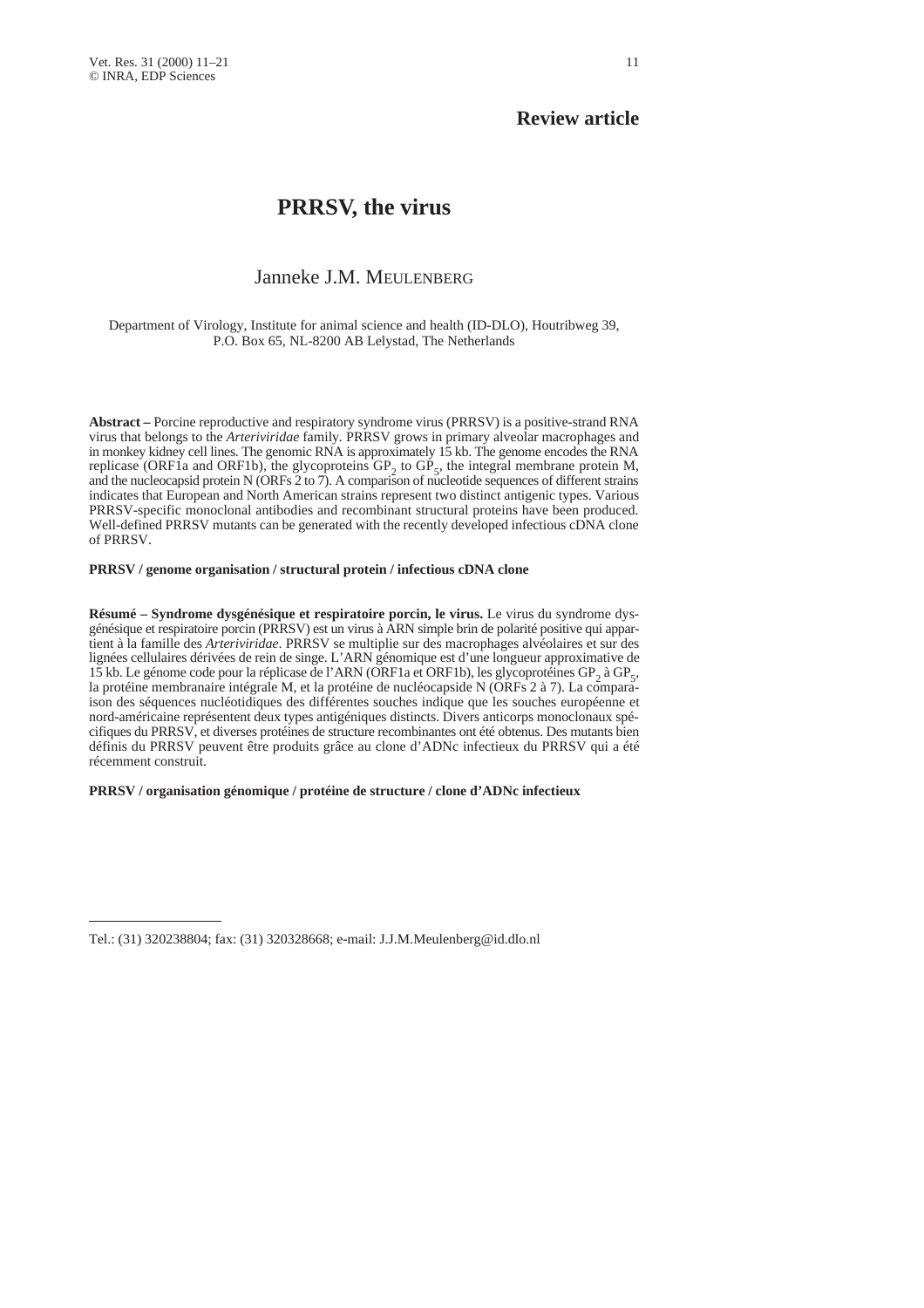### 12 J.J.M. Meulenberg

#### **Table of contents**

| 13   |
|------|
|      |
|      |
|      |
|      |
| - 19 |
|      |

### **1. INTRODUCTION**

A new virus causing abortions in sows and respiratory problems in piglets was isolated in 1991 in the Netherlands [52]. A virus causing similar clinical symptoms was isolated in the United States in 1992 [6]. The virus was initially designated Lelystad virus (LV) but is now generally known as the porcine reproductive and respiratory syndrome virus (PRRSV). It is a small enveloped positive-strand RNA virus that together with the equine arteritis virus (EAV), lactate dehydrogenase-elevating virus, and simian hemorrhagic fever virus belongs to the *Arteriviridae* family [45]. The new *Arteriviridae* family was combined with the *Coronaviridae* family to form the newly established *Nidovirales* order*.* Since the discovery of PRRSV, the understanding of the virus and its disease has increased rapidly. The purpose of this paper is to briefly summarise our current knowledge of the virus. Emphasis will be made on recent information concerning virus replication, genome organisation, and viral proteins.

### **2. IN VITRO GROWTH CHARACTERISTICS OF PRRSV**

PRRSV has a very restricted host specificity. PRRSV grows primarily in porcine alveolar lung macrophages and in macrophages of other tissues [42]. It was

also recently shown to replicate in testicular germ cells such as spermatids and spermatocytes in infected boars [49]. PRRSV can grow in vitro in primary cultures of alveolar lung macrophages and in African green monkey kidney cells or derivatives thereof (CL2621 or MARC-145 cells: [5, 18]). Upon transfection of genomic RNA, PRRSV can replicate in several cell lines that cannot be infected by virus particles [35]. This finding indicates that cell tropism is determined by the presence or absence of an as yet unidentified receptor on the cell surface. Recently, monoclonal antibodies were produced that specifically bind to macrophages and prevent these cells from becoming infected by PRRSV [13]. These MAbs recognise a 210-kDa membrane protein, that might function as a putative receptor for PRRSV.

PRRSV is thought to enter the host via the standard endocytotic route. Electron microscopy has revealed PRRSV particles present in small vesicles, which appear to be clathrin-coated pits [19]. Between 3-6 h after infection, double membrane vesicles are formed [42]. This is a general feature of an arterivirus infection. It was recently shown for EAV that these double membrane vesicles are derived from the endoplasmic reticulum (ER) and carry the replication complex [40]. PRRSV is assembled when preformed nucleocapsids bud into the lumen of the smooth endoplasmic reticulum or Golgi region or both. After budding, virions accumulate in vesicles, which move to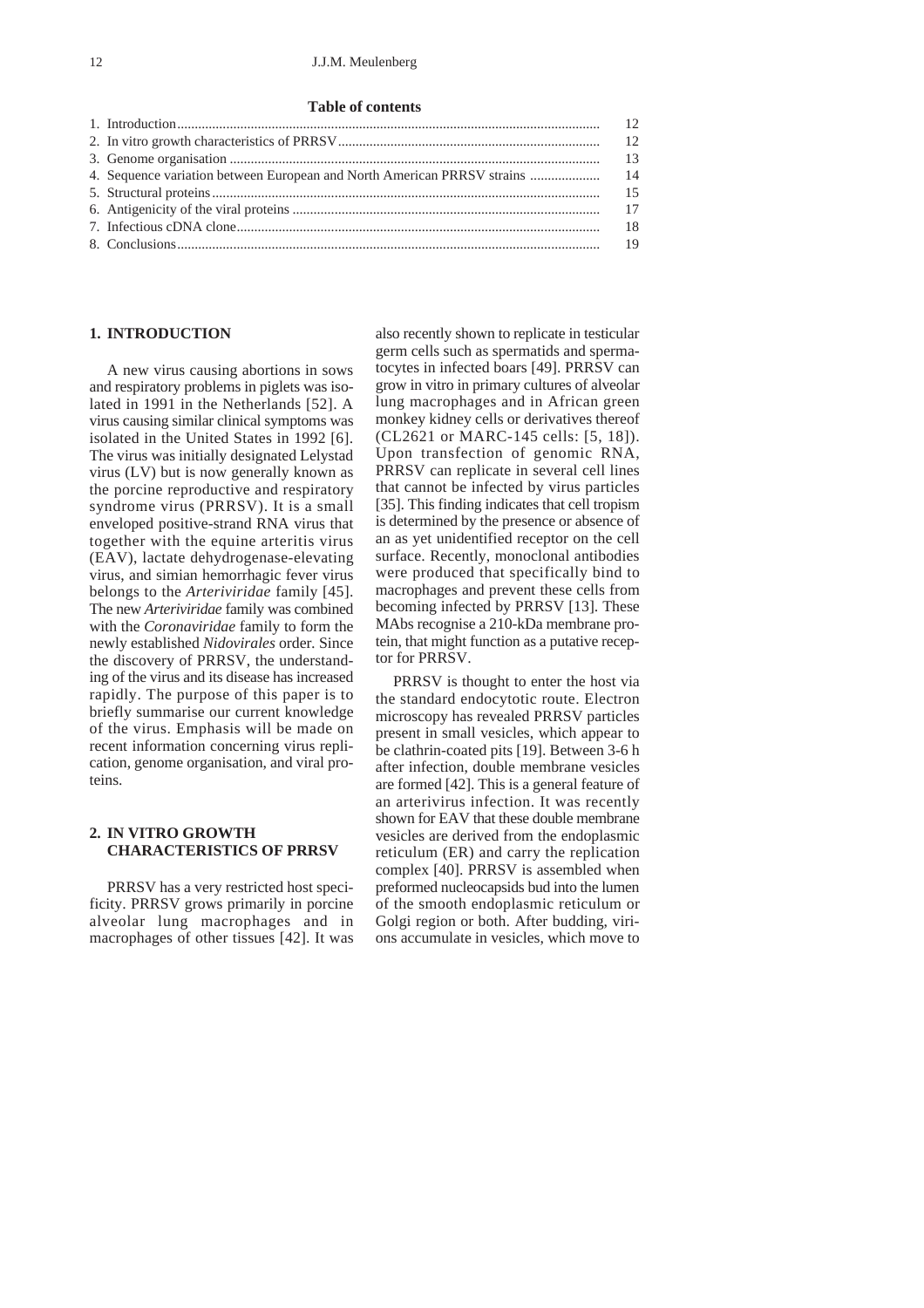### **3. GENOME ORGANISATION**

The complete genome of the LV strain of PRRSV has been sequenced [8] and has a similar organisation as other arteriviruses [45]. It is 15 kb in length and contains eight ORFs (Fig. 1A). The ORFs 1a and 1b comprise about 80% of the genome and encode the RNA-dependent RNA polymerase also known as RNA replicase. The ORF1a and ORF1ab encoded polyproteins are processed into smaller protein products, designated as nonstructural proteins (nsp). For PRRSV, only the first two N-terminal cleavage products, nsp1α and nsp1β, have been identified and have been shown to be papain-like cysteine proteases [9]. As with equine arteritis virus, another cysteine protease (nsp2) and a serine protease (nsp4) are assumed to cleave the ORF1 product into 12 nonstructural proteins (see Fig. 2 and for a review, [45]). Still little is known about the function of the individual nsps. Predictions relating to the functions of the ORF1b-encoded replicase subunits nsp9 and nsp10 are



**Figure 1.** (A) Genome organisation of PRRSV. The replicase gene, consisting of the open reading frames (ORFs) 1a and 1b, encodes a polyprotein that is cleaved, forming smaller protein products designated as nonstructural proteins (nsp1-n). ORF1 is followed by ORFs 2 to 5 encoding glycoproteins  $\text{GP}_2$  to  $\text{GP}_5$ ; ORF6 encodes the membrane protein M; and ORF7 encodes the nucleocapsid protein N. An internal ORF present within ORF2 that might encode an additional structural protein is indicated with dashed lines. (B) 3' nested set of subgenomic mRNAs synthesised during PRRSV replication. The 5' leader, derived from the genomic RNA and fused to the subgenomic RNAs, is shown as a black box.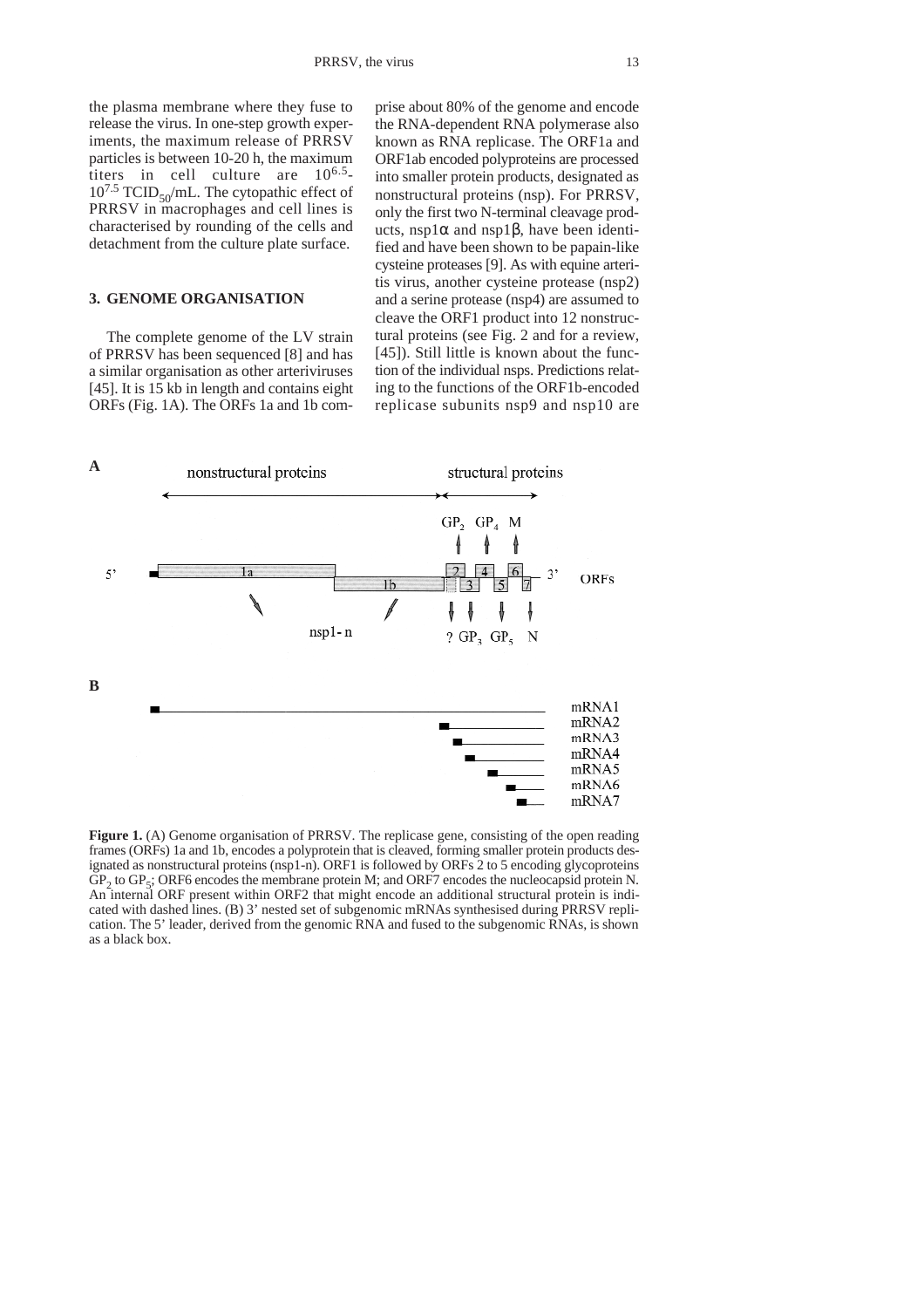

ORF1ab (3859 aa)

**Figure 2.** Putative processing scheme of the polyprotein encoded by ORF1a/ORF1ab. The papainlike cysteine proteases (pcp), cysteine protease (cp), and serine protease domains (sp) involved in cleavage of the polyprotein into 12 predicted nonstructural proteins (nsps) are indicated. The putative protease cleavage sites (arrows) are based on sequence comparisons and experimental data obtained for EAV, as reviewed in [45]. Conserved hydrophobic domains (hd), an RNA-dependent RNA polymerase motif (pol), a nucleoside triphosphate-binding/RNA helicase motif (hel), a metal binding domain (m) and conserved 3' terminal domain (ctd) are indicated.

derived from comparative sequence analysis. A putative RNA-dependent RNA polymerase motif was identified in nsp9, and a nucleoside triphosphate-binding/RNA helicase motif and metal binding domain was identified in nsp10 [31].

The six smaller ORFs 2 to 7 located at the 3' end of the genome encode structural proteins that are associated with the virion [32, 33]. The nucleocapsid protein N (encoded by ORF7) and the integral membrane protein M are not N-glycosylated. In contrast, the  $GP_2$ ,  $GP_3$ ,  $GP_4$ , and  $GP_5$  proteins, which are encoded by ORFs  $2, 3, 4$ , and 5, are all N-glycosylated. Recently, a novel non-glycosylated structural protein, expressed from an ORF located directly downstream of ORF1b and partially overlapping ORF2, was detected in virions of EAV and designated as E [46]. The ORF present within ORF2 of PRRSV might express a homologous protein, since its

amino acid sequence has similarity with the E protein of EAV.

ORFs 2 to 7 are expressed from a 3' nested set of subgenomic mRNAs (Fig. 1B). These subgenomic mRNAs are composed of a leader sequence, derived from the 5' end of the viral genome and fused to the subgenomic mRNA bodies by a discontinuous transcription mechanism (reviewed in [45]). The site of fusion, also called the leader-body junction site, is a conserved sequence of six nucleotides: UUAACC (Tab. I).

### **4. SEQUENCE VARIATION BETWEEN EUROPEAN AND NORTH AMERICAN PRRSV STRAINS**

Extensive sequence analysis of field isolates of PRRSV has unexpectedly revealed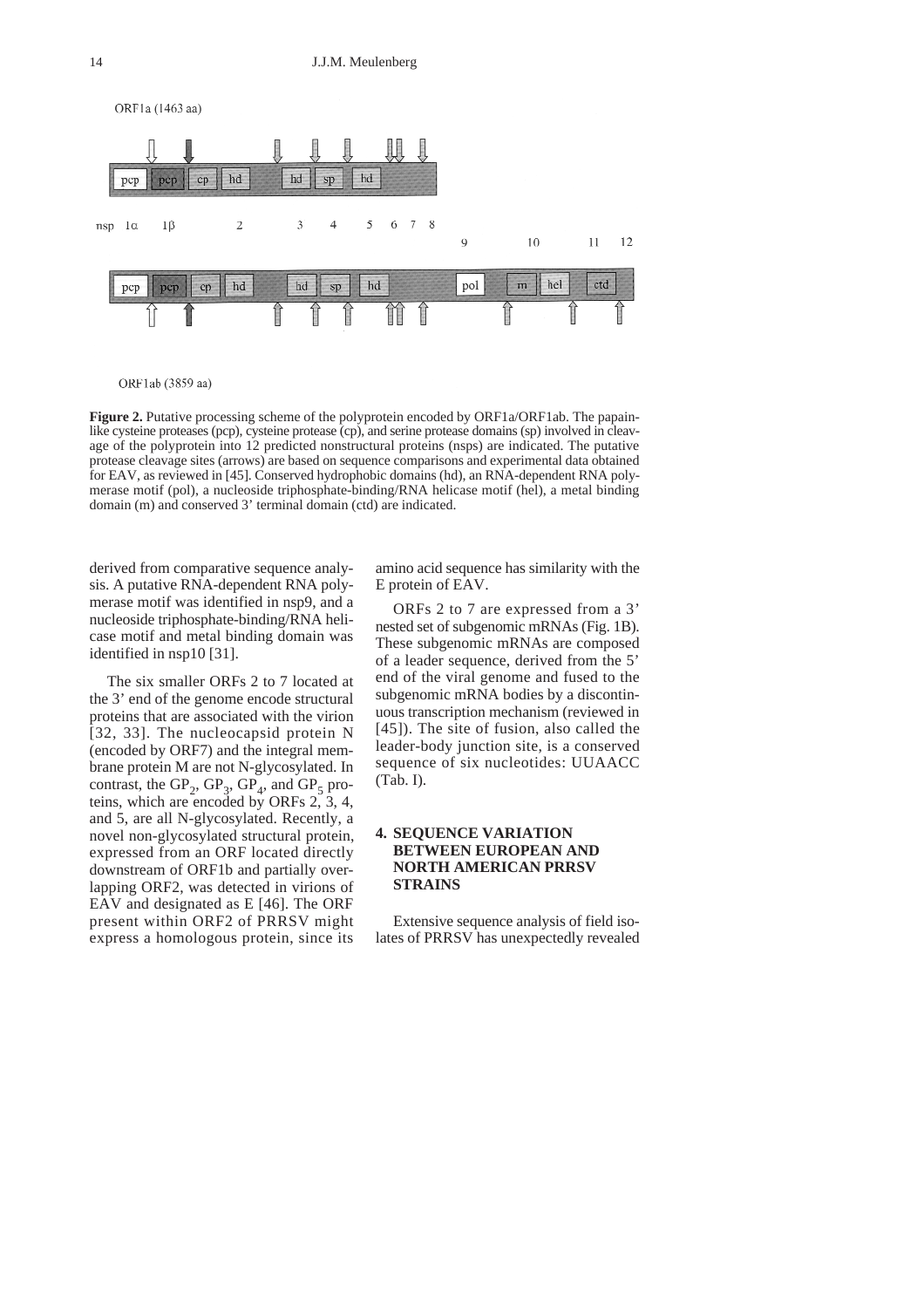Table I. Leader-body junction sequences of different PRRSV strains.

| <b>RNA</b> | $\rm{L}V^{(1)}$ |          |               |          |               |     | Distance <sup>(2)</sup> VR2332 <sup>(3)</sup> Distance <sup>(2)</sup> ISU79 <sup>(4)</sup> Distance <sup>(2)</sup> EDRD-1 <sup>(5)</sup> Distance <sup>(2)</sup> |     |
|------------|-----------------|----------|---------------|----------|---------------|-----|------------------------------------------------------------------------------------------------------------------------------------------------------------------|-----|
| 1          | <b>UUAACC</b>   | $\Omega$ | <b>UUAACC</b> | $\Omega$ |               |     |                                                                                                                                                                  |     |
| 2          | <b>UAAACC</b>   | 38       | <b>UGAACC</b> | 19       |               |     |                                                                                                                                                                  |     |
| 3          | <b>UUGACC</b>   | 11       | <b>GUAACC</b> | 83       | <b>GUAACC</b> | 83  |                                                                                                                                                                  |     |
| 3.1        |                 |          |               |          | <b>UUGACC</b> | 229 |                                                                                                                                                                  |     |
| 4.1        | <b>UCAACC</b>   | 83       | <b>UUCACC</b> | 4        | <b>UUCACC</b> | 4   |                                                                                                                                                                  |     |
| 4.2        |                 |          | <b>UCAGCC</b> | 56       |               |     |                                                                                                                                                                  |     |
| 5.1        | <b>ACAACC</b>   | 32       | <b>UUAGCC</b> | 40       |               |     | <b>UUAGCC</b>                                                                                                                                                    | 40  |
| 5.2        |                 |          | <b>UUAGUC</b> | 111      |               |     |                                                                                                                                                                  |     |
| 6          | <b>UCAACC</b>   | 24       | AUAACC        | 17       |               |     | <b>UUAACC</b>                                                                                                                                                    | 17  |
| 7.1        | <b>UUAACC</b>   | 9        | AUAACC        | 123      |               |     | <b>AUAACC</b>                                                                                                                                                    | 123 |
| 7.2        |                 |          | <b>UUAACC</b> | 9        |               |     |                                                                                                                                                                  |     |
| con-       |                 |          |               |          |               |     |                                                                                                                                                                  |     |
|            | sensus UUAACC   |          | <b>UUAACC</b> |          | UUAACC        |     | <b>UUAACC</b>                                                                                                                                                    |     |

(1) Data derived from [30].

(2) Distance between the leader-body junction sequence and the initiation codon of the downstream ORF.

(3) Data derived from [38].

(4) Data derived from [29].

(5) Data derived from [44].

high sequence variation between North American and European isolates of PRRSV [1, 2, 7, 12, 16, 24, 27, 28, 31, 37, 38, 44, 48]. The  $GP<sub>s</sub>$  protein is the most variable structural protein, with only 51-55% amino acid identity between North American and European isolates, whereas the M protein is the most conserved structural protein, with 78- 81% amino acid identity (Fig. 3). Sequence comparison between the ORF1 genes of LV and two US strains that were recently sequenced [1, 38] also revealed major differences in this part of the genome. The greatest variation was observed in the amino acid sequence of nsp2. The nsp2 protein of US strains was 102 amino acids longer than that of LV and only shared 32% identical amino acids. Furthermore, differences in the leader-body junction sites that are used by European and US viruses were observed. Although the leader-body junction sequence (UUAACC) is conserved in both European and North American isolates, the distance between the junction sequence and the downstream ORF is highly variable (Tab. I). Furthermore, additional junction sites that are less frequently used were identified for the North American strains

VR2332 and ISU96 but not for LV and EDRD-1.

#### **5. STRUCTURAL PROTEINS**

PRRSV possesses a large set of five to seven structural proteins, which is rather unusual for positive-strand RNA viruses (Fig. 4). The three major structural proteins  $GP<sub>5</sub>$ , M, and N are encoded in this order by the three most 3' ORFs of the PRRSV genome [3, 25, 32]. The N protein is small (15 kDa) and highly basic, which may facilitate its interaction with the genomic RNA in the assembly of the nucleocapsids [31]. The regions of N important for this interaction have not yet been defined. The N protein is expressed at high levels in infected cells and constitutes about 20-40% of the protein content of the virion.

The 18-kDa non-glycosylated M protein is the most conserved structural protein of PRRSV. Its structure resembles that of the coronavirus M proteins in that it traverses the membrane three times by means of membrane spanning regions present at the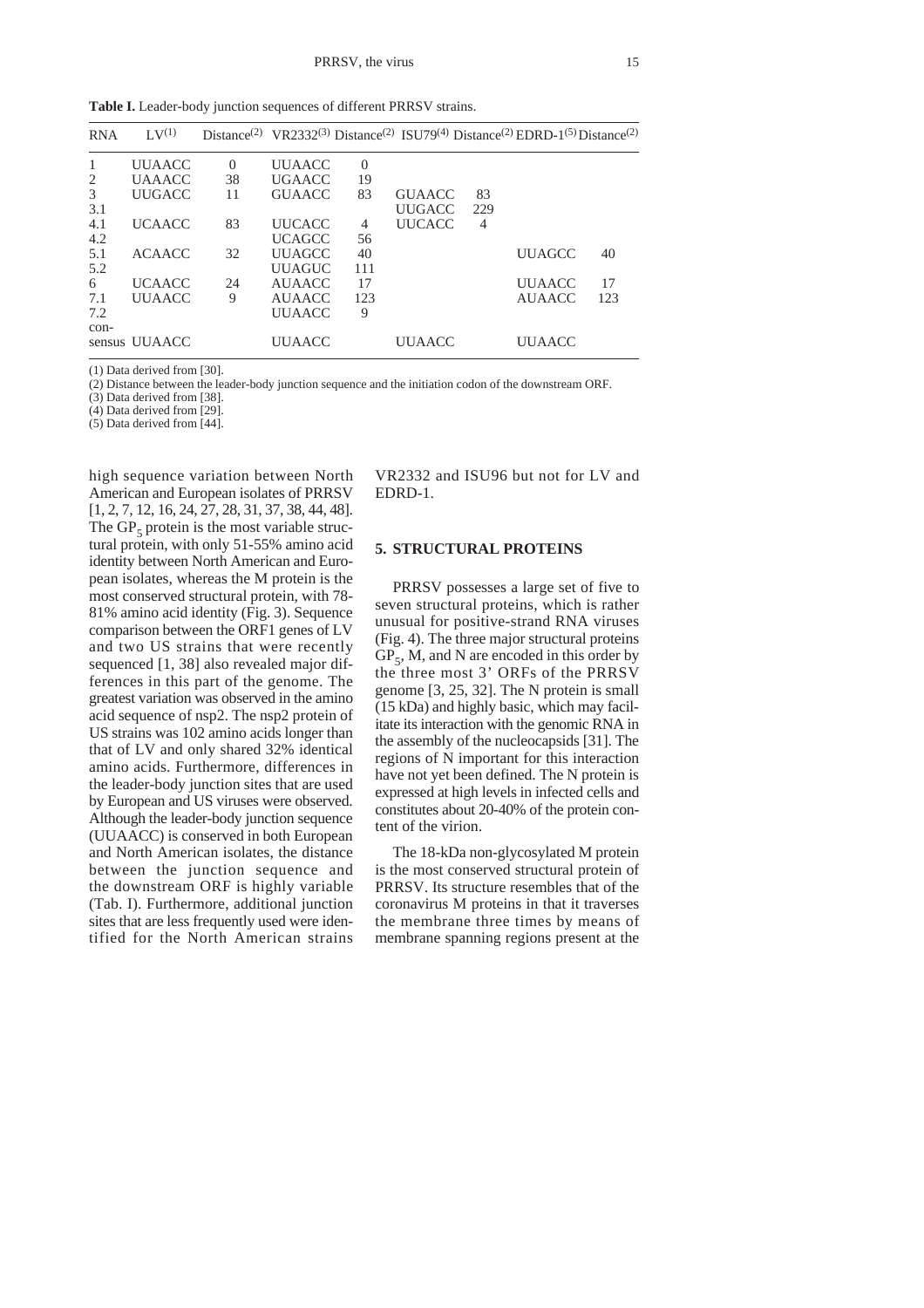

**Figure 3.** Amino acid sequence identity between the proteins encoded by ORFs 1 to 7 of European and North American strains. Sequence data were derived from [1,2,7,12,16,24,27,28,31,37,38,44,48].



**Figure 4.** Schematic presentation of the virus particle of PRRSV. The locations of the structural proteins are indicated. The structural nature of the  $GP<sub>3</sub>$  protein is questionned, the presence of a putative E protein still needs to be determined.

N terminus. This results in a Nexo-Cendo configuration with a short stretch of only 16 amino acids exposed at the virion surface. One of the membrane spanning fragments is thought to function as a signal sequence. Although little is known about the function of the PRRSV M protein, it might play a role in virus assembly and budding, as has been shown for coronaviruses. The M protein accumulates in the ER, where it forms disulfide-linked heterodimers with the 25-kDa major glycoprotein  $GP<sub>5</sub>$  [25]. These heterodimers are incorporated in virus particles and are assumed to be essential for virus infectivity, as has been shown for other arteriviruses [10]. Disulfide-linked homodimers of the M protein have also been detected in infected cells, but these were not incorporated in virions [25].

The  $GP_5$  protein contains an N-terminal signal sequence which is assumed to be cleaved [32]. The processed protein then contains a short putative ectodomain that is approximately 30 amino acids long and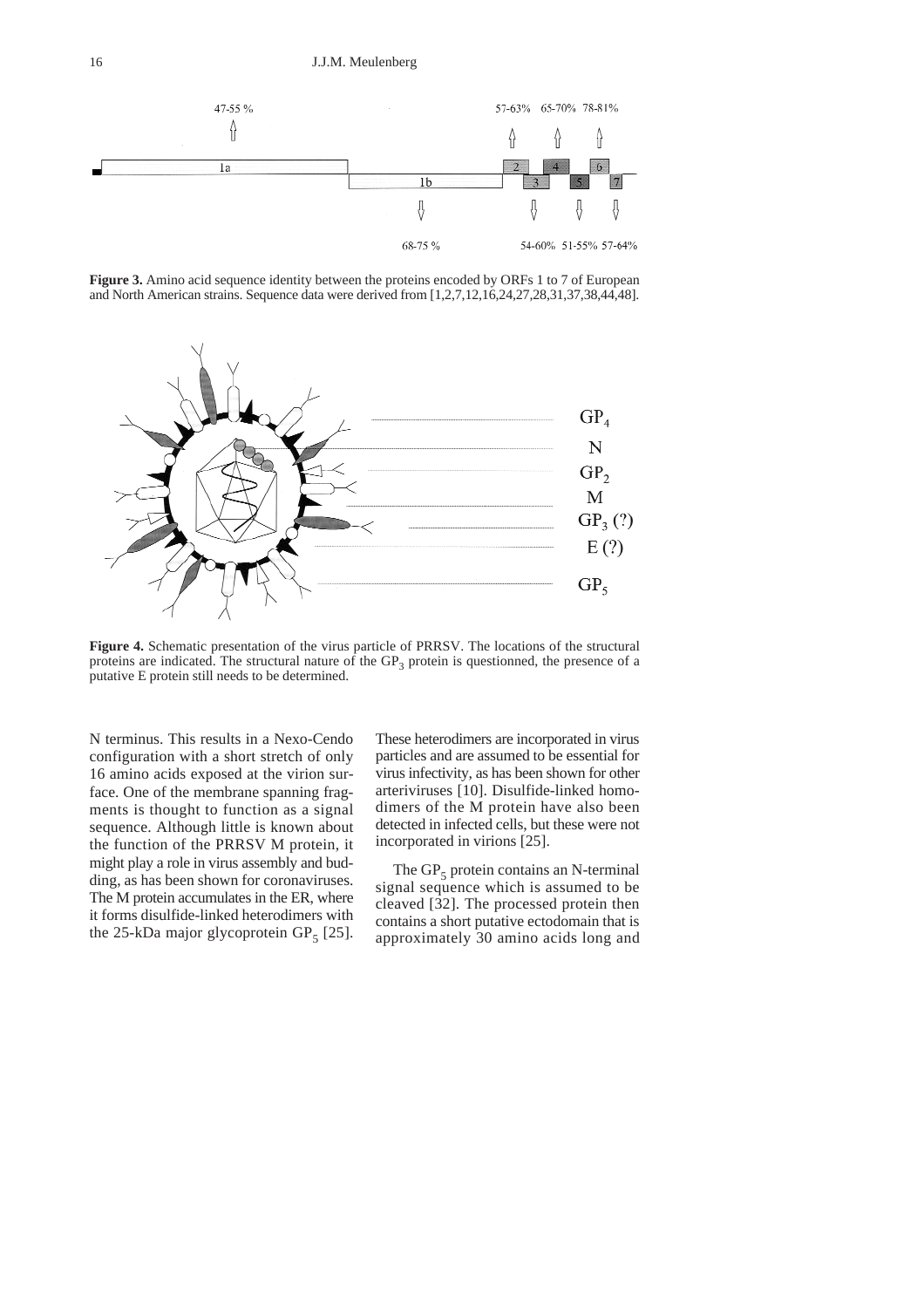contains two N-glycans in European isolates but three N-glycans in most North American isolates. In contrast to the homologous protein of EAV [10], the  $GP<sub>5</sub>$  protein of PRRSV does not contain N-acetyllactosamine repeats [32]. The internal hydrophobic region is predicted to span the membrane three times and is followed by an endodomain of 70 amino acids. Although one might speculate that the primary envelope protein is involved in receptor recognition, no direct experimental evidence is yet available. PRRSV induces in vitro apoptosis in macrophages and in germ cells [47, 49]. The  $GP<sub>5</sub>$  protein is thought to play a role in the induction of this process, but the relevance for in vivo pathogenesis is unclear.

The 29-30 kDa  $GP_2$  and the 31-35 kDa  $GP_4$  protein of PRRSV were identified as minor glycoprotein constituents of the virus particle and are typical class I membrane proteins [33, 50]. They contain an N-terminal signal sequence, a C-terminal transmembrane segment and an ectodomain possessing complex-type N-glycans when incorporated into virions. Conflicting data on the presence of the ORF3-encoded glycoprotein  $GP_3$  in particles of PRRSV have been presented. Whereas van Nieuwstadt et al. [50] detected the  $45-50$  kDa  $GP<sub>3</sub>$  protein on Western blots of purified Lelystad virus particles with specific monoclonal antibodies, the  $GP_3$  protein of the Canadian IAFklop isolate was not detected in the purified virus by immunoprecipitation [26]. The  $GP_3$ protein was however detected in lysates of cells infected with IAF-Klop and appeared to be retained in the ER since its core N-glycans were not converted to complextype N-glycans. Interestingly, small amounts of the latter protein were detected in a soluble form  $(sGP_3)$  in the medium. Unlike  $GP_3$ ,  $sGP<sub>3</sub>$  was folded into disulfide-linked dimers and its N-glycans had acquired Golgi-specific modifications. Further research is needed to explain these contradictory results concerning the nature of the  $GP_3$  protein. In addition it has to be established whether

a homologue of the EAV E protein is present in PRRSV virions.

### **6. ANTIGENICITY OF THE VIRAL PROTEINS**

A wide variety of monoclonal antibodies (MAbs) directed against the  $GP_3$ ,  $GP_4$ ,  $GP<sub>5</sub>$ , M, and N proteins have been generated by immunising mice with PRRSV virus preparations [8, 11, 23, 39, 50, 53]. Most MAbs were directed against the N protein suggesting that it is the most immunodominant protein. Alternatively, recombinant proteins of  $GP<sub>4</sub>$ ,  $GP<sub>5</sub>$ , and N were used to generate MAbs [41, 43, 55]. Different epitopes have been identified on the N protein of PRRSV using these MAbs. Some of the epitopes are specific for European or North American isolates, whereas others are conserved in both subgroups. An immunodominant antigenic domain was mapped in the central region of the N protein: amino acids 50-66 and 80-90 [36, 43, 54]. The binding of MAbs to this domain was disturbed by N-terminal deletions of 11 or 31 amino acids, indicating that the N terminal sequences are important for a proper conformation [36, 54]. MAbs directed to the  $GP_4$  and  $GP_5$  protein neutralised the virus in vitro, suggesting that these proteins may play a role in attachment of the host cell [41, 50, 53]. The MAbs directed against the major envelope protein  $GP<sub>5</sub>$  were more effective in virus neutralisation than monoclonal antibodies directed against the minor envelope protein  $GP_4$  [51]. A neutralising MAb-binding domain of the  $GP_4$  protein has been localised in the ectodomain between amino acids 39 and 79 [34]. Since this region is highly heterogeneous among different strains of PRRSV, it is most likely subject to immuno-selection.

Recombinant expression products of the structural proteins have been produced with bacterial expression systems, baculovirus and Semliki forest virus vectors, and other expression systems [4, 14, 15a, 17, 20–22,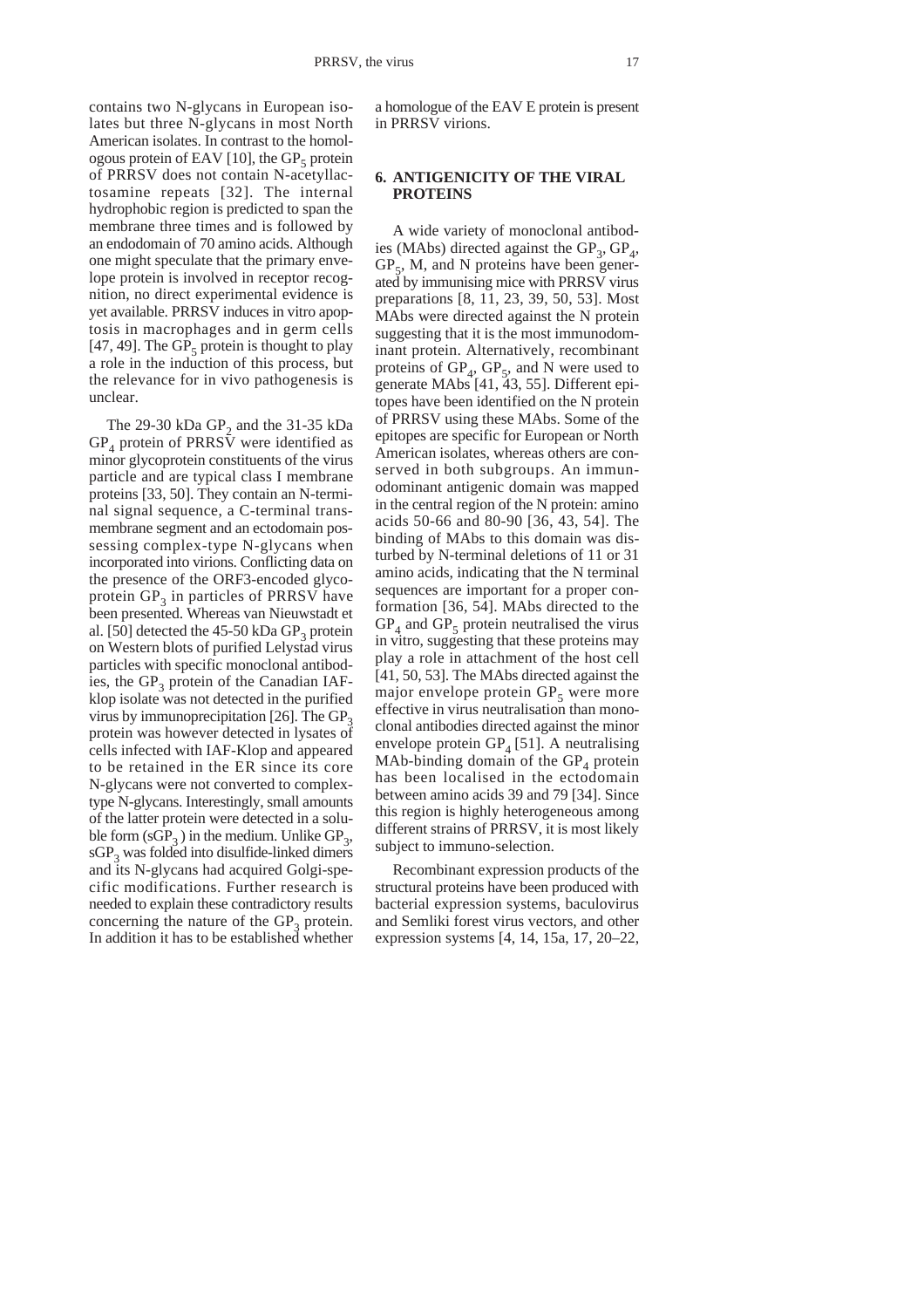25, 33, 34, 36, 41, 43, 50, 53–55]. These recombinant proteins are used to produce polyvalent sera in rabbits and MAbs in mice, as described above. They are also used, in addition to virion preparations and lysates of infected cells, to detect protein-specific antibodies in sera from PRRSV-infected pigs. It was shown that PRRSV-infected pigs contain antibodies directed against the major structural proteins  $GP_5$ , M, and N [20, 22, 32]. The antibodies directed to N are generally most abundant. Therefore, this polypeptide appears to be suitable for diagnostic tests. Antibodies directed to  $GP<sub>2</sub>$ ,  $GP_3$ , and  $GP_4$  are also detected in sera from PRRSV-infected pigs, but at a more variable level [14, 17, 21, 32–34]. Seroneutralisation correlated with antibodies directed to  $GP_5$ , but not with antibodies directed to  $GP_3$ ,  $\overline{GP}_4$ , and N [15a]. Studies focussed on the cell mediated immune responses during PRRSV infection showed that T-cell proliferation responses in pigs infected by PRRSV are mainly directed to the M,  $GP<sub>2</sub>$ and  $GP_5$  protein [4].

### **7. INFECTIOUS cDNA CLONE**

Recently, an infectious cDNA clone of the LV isolate of PRRSV was generated [35]. When transcripts of this cDNA clone are transfected to BHK-21 cells, progeny virus is produced and secreted into the medium (Fig. 5). The produced virus can be further propagated in porcine alveolar macrophages or CL2621 cells. The transcripts are first transfected to BHK-21 cells because these cells are more efficiently transfected than CL2621 cells or macrophages. Although PRRSV cannot enter BHK-21 cells, once the genomic RNA is introduced into these cells, the virus is produced. Site-specific mutagenesis has been used to introduce restriction sites, amino acid substitutions in antigenic sites, or an antigenic tag in the genome of PRRSV ([15b, 35], Meulenberg unpublished data). This results in mutant PRRSV viruses that can be distinguished from the wild type virus by genetic or immunogenic analysis. However, only a few mutations are tolerated by the virus, indicating that the major part of the



**Figure 5.** Production of infectious virus from full length cDNA clone pABV414 [35]. The 15.2 kb cDNA clone is linearised with *Pvu*I and transcribed with T7 RNA polymerase. The produced RNA is transfected to BHK-21 cells using lipofectin or electroporation. At 24 h after transfection, the medium of the transfected BHK-21 cells is harvested. The progeny virus is subsequently multiplied in CL2621 cells or porcine alveolar macrophages.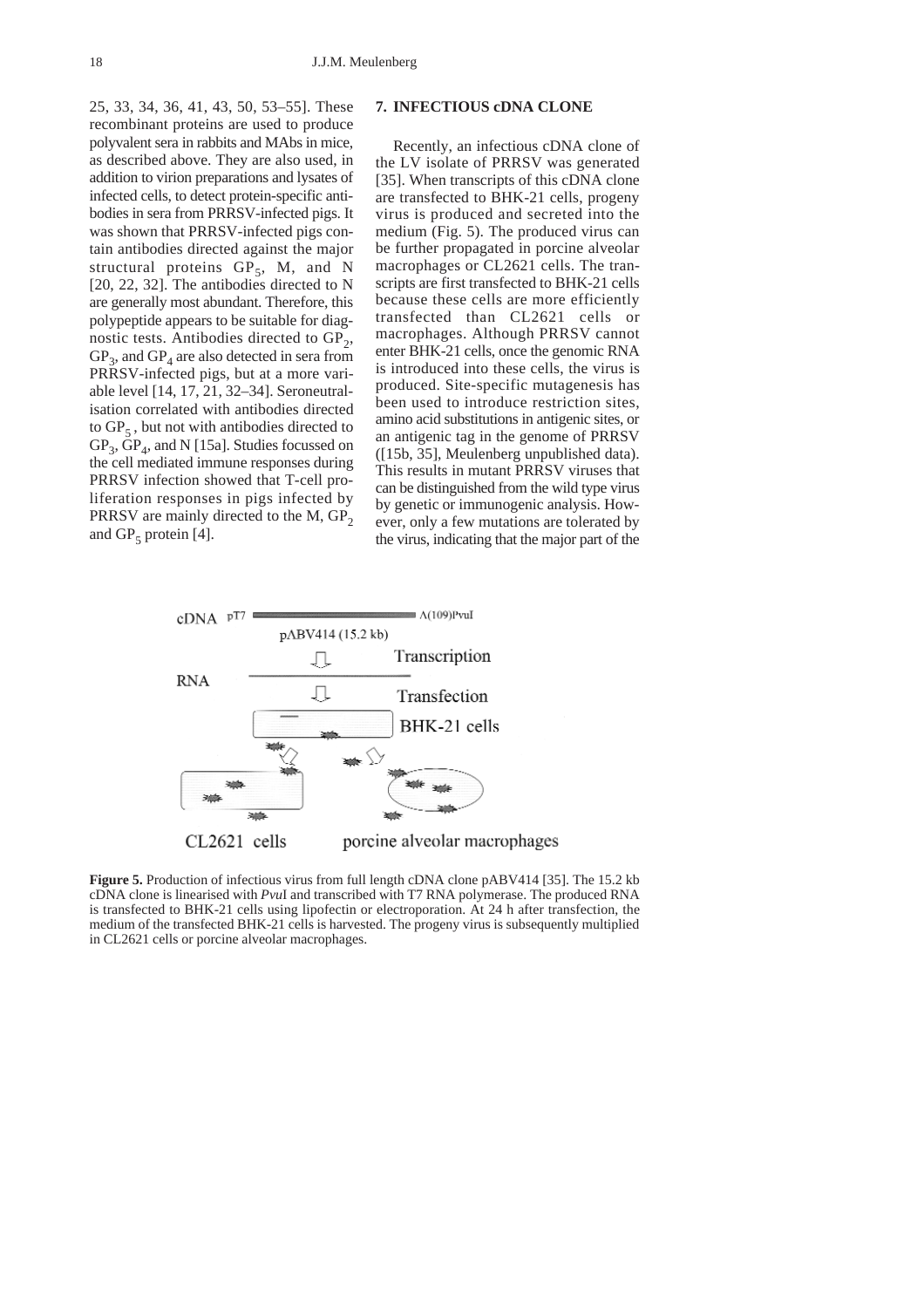genomic RNA contains essential sequences for virus replication.

### **8. CONCLUSIONS**

Since the discovery of PRRSV in 1991, much has been learned about this virus. The complete genome of different isolates has been sequenced and the availability of cloned PRRSV sequences has greatly increased our understanding of viral RNAs and proteins. The structural proteins associated with the virion have been identified and characterised to a great extent. Several tools, such as an infectious cDNA clone, MAbs, and recombinant PRRSV proteins have been generated. Further studies should focus on the role that individual viral proteins play in the viral replication cycle and in the immunology and pathogenesis of PRRSV infection in the pig.

### **ACKNOWLEDGEMENTS**

I would like to thank my colleagues, Rob Moormann, Gert Wensvoort, Ton van Nieuwstadt, Judy Bos-de Ruijter, Jan Pol, and many others for a productive collaborative research over the years. I am also grateful to Boehringer Ingelheim, Germany, for financial support of the research.

#### **REFERENCES**

- [1] Allende R., Lewis T.L., Lu Z., Rock D.L., Kutish G.F., Ali A., Doster A.R., Osorio F.A., North American and European porcine reproductive and respiratory syndrome viruses differ in non-structural protein coding regions, J. Gen. Virol. 80 (1999) 307-315.
- [2] Andreyev V.G., Wesley R.D., Mengeling W.L., Vorwald A.C., Lager K.M., Genetic variation and phylogenetic relationships of 22 porcine reproductive and respiratory syndrome virus (PRRSV) field strains based on sequence analysis of open reading frame 5, Arch. Virol. 142 (1997) 993- 1001.
- [3] Bautista E.M., Meulenberg J.J.M., Choi C.S., Molitor T.W., Structural polypeptides of the American (VR-2332) strain of porcine reproduc-

tive and respiratory syndrome virus, Arch. Virol. 141 (1996) 1357-1365.

- [4] Bautista E.M., Suarez P., Molitor W., T cell responses to the structural polypeptides of porcine reproductive and respiratory syndrome virus, Arch. Virol. 144 (1999) 117-134.
- [5] Benfield D.A., Nelson E.A., Collins J.E., Harris L., Goyal S.M., Robison D., Christianson W.T., Morrison R.B., Gorcyca D., Chladek D.W., Characterization of swine infertility and respiratory syndrome (SIRS) virus (isolate ATCC VR-2332), J. Vet. Diagn. Invest. 4 (1992) 127-133.
- [6] Collins J.E., Benfield D.A., Christianson W.T., Harris L., Hennings J.C., Shaw D.P., Goyal S.M., McCullough S., Morrison R.B., Joo H.S., Gorcyca, D., Chladek, D., Isolation of swine infertility respiratory syndrome virus (isolate ATCC VR-2332) in North America and experimental reproduction of the disease in gnotobiotic pigs, J. Vet. Diagn. Invest. 4 (1992) 117-126.
- [7] Conzelmann K.K., Visser N., Van Woensel P., Thiel H.J., Molecular characterization of porcine reproductive and respiratory syndrome virus, a member of the arterivirus group, Virology 193 (1993) 329-339.
- [8] Dea S., Gagnon C.A., Mardassi H., Milane G. Antigenic variability among North American and European strains of porcine reproductive and respiratory syndrome virus as defined by monoclonal antibodies to the matrix protein, J. Clin. Microbiol. 34 (1996) 1488-1493.
- [9] den Boon J.A., Faaberg K.S., Meulenberg J.J.M., Wassenaar A.L.M., Plagemann P.G.W., Gorbalenya A.E., Snijder E.J., Processing and evolution of the N-terminal region of the arterivirus replicase ORF1a protein: identification of two papainlike cysteine proteases, J. Virol. 69 (1995) 4500-4505.
- [10] de Vries A.A.F., Post S.M., Raamsman M.J., Horzinek M.C., Rottier P.J.M., The two major envelope proteins of equine arteritis virus associate into disulfide-linked heterodimers, J. Virol. 69 (1995) 4668-4674.
- [11] Drew T.W., Meulenberg J.J.M., Sands J.J., Paton D.J., Production, characterization and reactivity of monoclonal antibodies to porcine reproductive and respiratory syndrome virus, J. Gen. Virol. 76 (1995) 1361-1369.
- [12] Drew T.D., Lowings J.P., Yapp F., Variation in open reading frames 3, 4 and 7 among porcine reproductive and respiratory syndrome virus isolates in the UK, Vet. Microbiol. 55 (1997) 209- 221.
- [13] Duan X.B., Nauwynck H.J., Favoreel H.W., Pensaert M.B., Identification of a putative receptor for porcine reproductive and respiratory syndrome virus on alveolar macrophages, J. Virol. 72 (1998) 4520-4523.
- [14] Gonin P., Mardassi H., Gagnon C.A., Massie B., Dea S., A nonstructural and antigenic glycoprotein is encoded by ORF3 of the IAF-Klop strain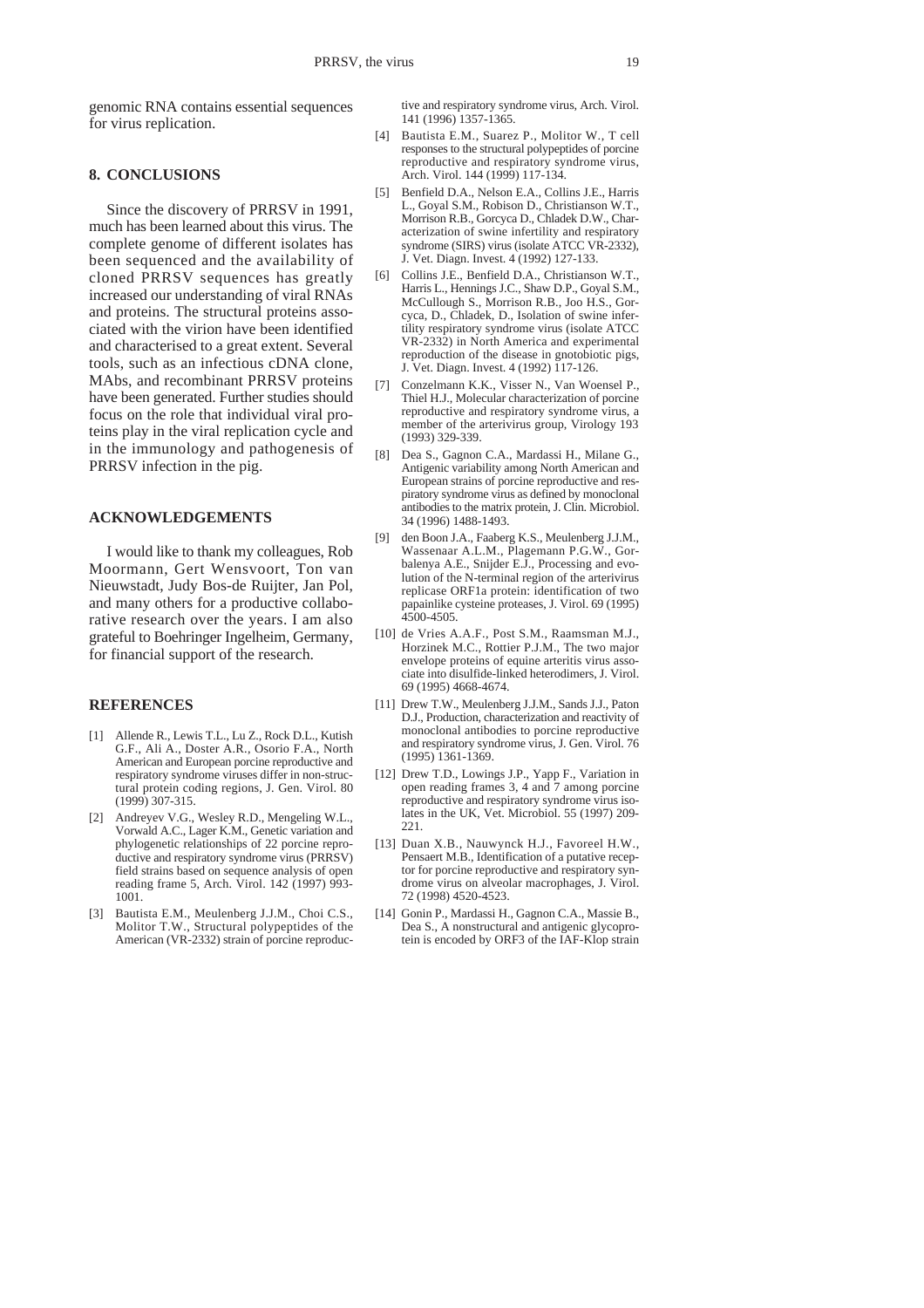of porcine reproductive and respiratory syndrome virus, Arch. Virol. 143 (1998) 1927-1940.

- [15a]Gonin P., Pirzadeh B., Gagnon C.A., Dea S. Seroneutralization of porcine reproductive and respiratory syndrome virus correlates with antibody response to the  $GP_5$  major envelope glycoprotein, J. Vet. Diagn. Invest. 11 (1999) 20-26.
- [15b]Groot Bramel-Verheije M.H., Rottier P.J.M., Meulenberg J.J.M., Expression of a foreign epitope by porcine reproductive and respiratory syndrome virus, Vet. Res. 31 (2000) 23–24.
- [16] Kapur V., Elam M.R., Pawlovich T.M., Murtaugh M.P., Genetic variation in porcine reproductive and respiratory syndrome virus isolates in the midwestern United States, J. Gen. Virol. 77 (1996) 1271-1276.
- [17] Katz J.B., Shafer A.L., Eernisse K.A., Landgraf J.G., Nelson E.A., Antigenic difference between European and American isolates of porcine reproductive and respiratory syndrome virus (PRRSV) are encoded by the carboxyterminal portion of viral open reading frame 3, Vet. Microbiol. 44 (1995) 65-76.
- [18] Kim H.S., Kwang J., Yoon I.J., Joo H.S., Frey M.L., Enhanced replication of porcine reproductive and respiratory syndrome (PRRS) virus in a homogeneous subpopulation of MA-104 cell line, Arch. Virol. 133 (1993) 477-483.
- [19] Kreutz L.C., Ackermann M.R., Porcine reproductive and respiratory syndrome virus enters cells through a low pH dependent endocytic pathway, Virus Res. 42 (1996) 137-147.
- [20] Kreutz L.C., Mengeling W.L., Baculovirus expression and immunological detection of the major structural proteins of porcine reproductive and respiratory syndrome virus, Vet. Microbiol. 59 (1997) 1-13.
- [21] Kwang J., Kim H.S., Joo H.S., Cloning, expression and sequence analysis of the ORF4 gene of the porcine reproductive and respiratory syndrome virus MN-1b., J. Vet. Diagn. Invest. 6 (1994) 293-296.
- [22] Loemba H.D., Mounir S., Mardassi H., Archambault D., Dea S., Kinetics of humoral immune response to the major structural proteins of the porcine reproductive and respiratory syndrome virus, Arch. Virol. 141 (1996) 751-761.
- [23] Magar R., Larochelle R., Nelson E.A., Charreyre C., Differential reactivity of a monoclonal antibody to the membrane protein of porcine reproductive and respiratory syndrome virus, Can. J. Vet. Res. 59 (1996) 232-234.
- [24] Mardassi H., Mounir S., Dea S., Molecular analysis of the ORFs 3 to 7 of porcine reproductive and respiratory syndrome virus, Quebec reference strain, Arch. Virol. 140 (1995) 1405-1418.
- [25] Mardassi H., Massie B., Dea S., Intracellular synthesis, processing, and transport of proteins encoded by ORFs 5 to 7 of porcine reproductive and respiratory syndrome virus, Virology 221 (1996) 98-112.
- [26] Mardassi H., Gonin P., Gagnon C.A., Massie B., Dea S., A subset of porcine reproductive and respiratory syndrome virus  $GP_3$  glycoprotein is<br>released into the culture medium of cells as a non-virion-associated and membrane-free (soluble) form, J. Virol. 72 (1998) 6298-6306.
- [27] Meng X.J., Paul P.S., Halbur P.G., Molecular cloning and nucleotide sequencing of the 3'-terminal genomic RNA of the porcine reproductive and respiratory syndrome virus, J. Gen. Virol. 75 (1994) 1795-1801.
- [28] Meng X.J., Paul P.S., Halbur P.G., Morozov I., Sequence comparison of open reading frame 2 to 5 of low and high virulence United States isolates of porcine reproductive and respiratory syndrome virus, J. Gen Virol. 76 (1995) 3181-3188.
- [29] Meng X.J., Paul P.S., Morozov I., Halbur P.G., A nested set of six or seven subgenomic mRNAs is formed in cells infected with different isolates of porcine reproductive and respiratory syndrome virus, J. Gen. Virol. 77 (1996) 1265-1270.
- [30] Meulenberg J.J.M., de Meijer E.J., Moormann R.J.M., Subgenomic RNAs of Lelystad virus contain a conserved leader-body junction sequence, J. Gen. Virol 74 (1993) 1697-1701.
- [31] Meulenberg J.J.M., Hulst M.M., de Meijer E.J., Moonen P.L., den Besten A., de Kluyver E.P., Wensvoort G., Moormann R.J.M., Lelystad virus, the causative agent of porcine epidemic abortion and respiratory syndrome (PEARS), is related to LDV and EAV, Virology 192 (1993) 62-72.
- [32] Meulenberg J.J.M., Petersen-den Besten A., de Kluyver E.P., Moormann R.J.M., Schaaper W.M.M., Wensvoort G., Characterization of proteins encoded by ORFs 2 to 7 of Lelystad virus, Virology 206 (1995) 155-163.
- [33] Meulenberg J.J.M., Petersen-den Besten A., Identification and characterization of a sixth structural protein of Lelystad virus: the glycoprotein  $GP<sub>2</sub>$  encoded by ORF2 is incorporated in virus particles, Virology 225 (1996) 44-51.
- [34] Meulenberg J.J.M., van Nieuwstadt A.P., van Essen-Zanbergen A., Langeveld J.P., Posttranslational processing and identification of a neutralization domain of the GP4 protein encoded by ORF4 of Lelystad virus, J. Virol. 71 (1997) 6061-6067.
- [35] Meulenberg J.J.M., Bos-de Ruijter J.N.A., Wensvoort G., Moormann R.J.M., Infectious transcripts from cloned genome-length cDNA of porcine reproductive respiratory syndrome virus, J. Virol. 72 (1998) 380-387.
- [36] Meulenberg J.J.M., van Nieuwstadt A.P., van Essen-Zandbergen A., Bos-de Ruijter J.N.A., Langeveld J.P.M., Meloen R.H., Localization and fine mapping of antigenic sites on the nucleocapsid protein N of porcine reproductive and respiratory syndrome virus with monoclonal antibodies, Virology 252 (1998) 106-114.
- [37] Murtaugh M.P., Elam M.R., Kakach L.T., Comparison of the structural protein coding sequences